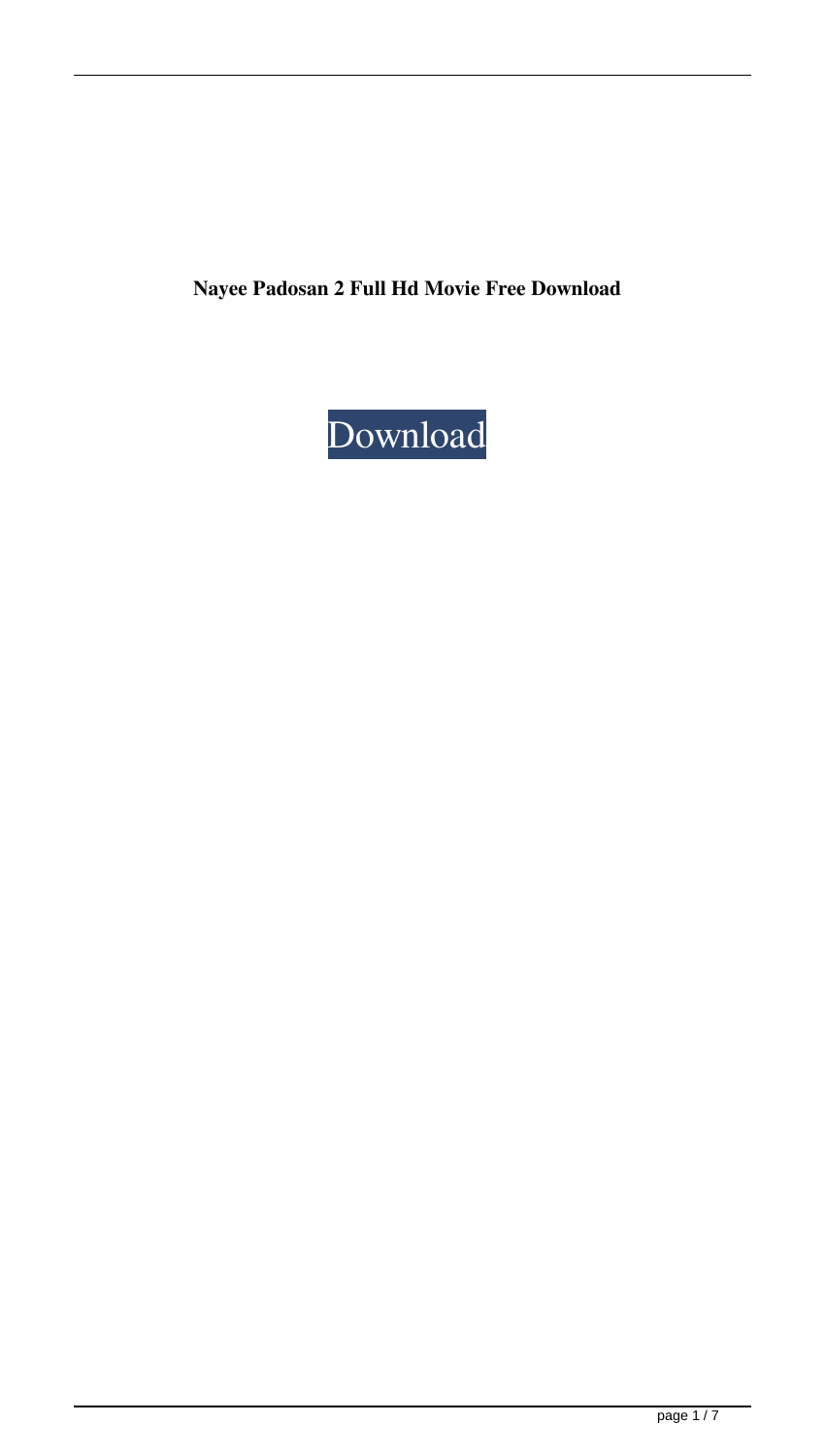## Nayee Padosan movie download in hindi Category:2003 films Category:Indian films Category:2000s Hindi-language films Category:Indian comedy films Category:Films shot in MumbaiEndogenous and exogenous mineralocorticoids affect the threshold of vasopressin-induced mesenteric vascular contraction. The aim of the present study was to determine the effect of exogenous and endogenous mineralocorticoids on the threshold of vasopressininduced vasoconstriction in the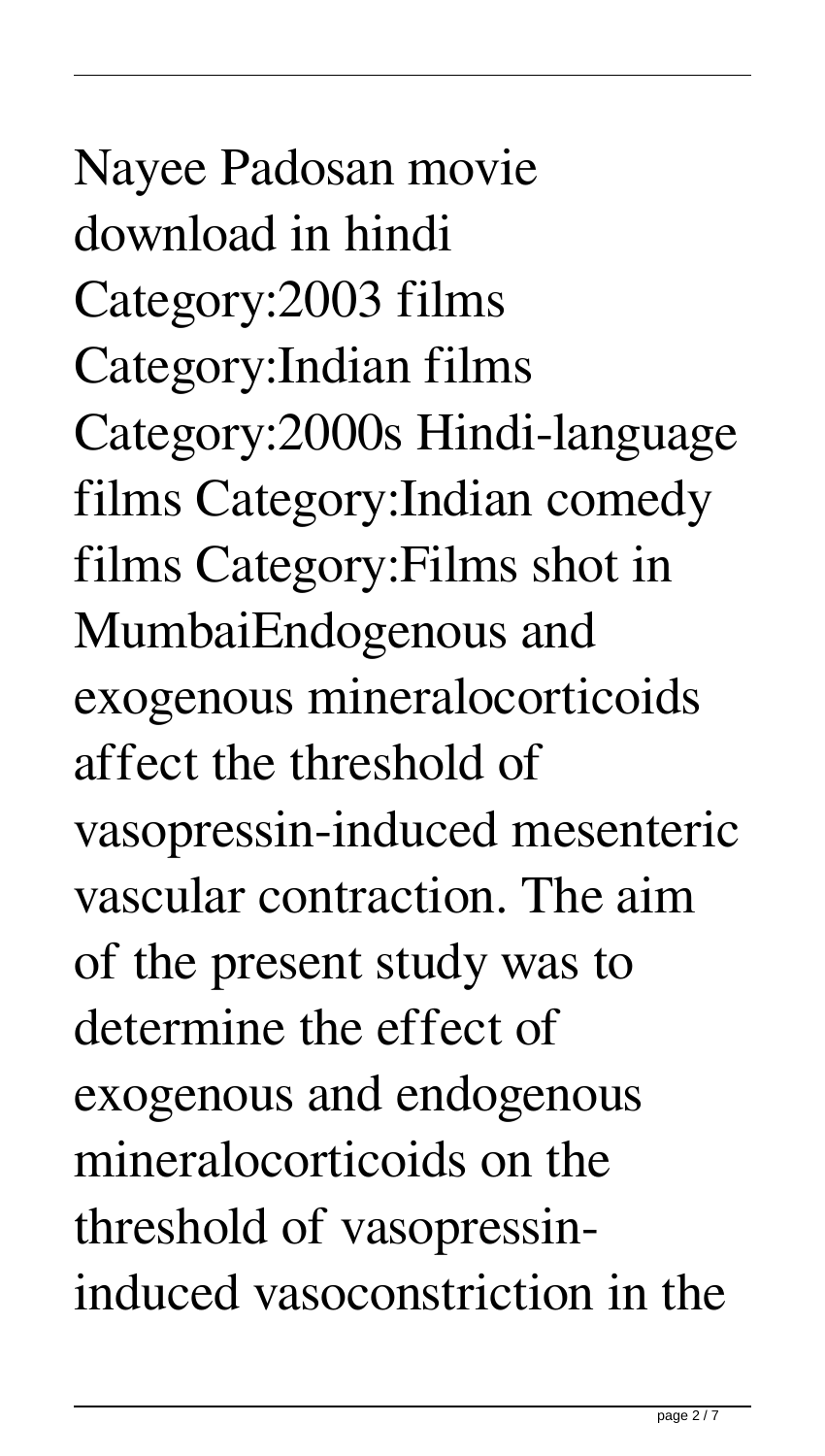perfused mesentery of Sprague-Dawley rats. The mesentery was perfused with Krebs-Henseleit buffer and the perfusion pressure was continuously measured. A submaximal dose of arginine vasopressin (AVP) (1 U) produced a transient and dosedependent increase in perfusion pressure. The threshold concentration of AVP necessary for vasoconstriction was 1 U/ml (0.5 nmol/l), which is 4-fold higher than the concentration required for contraction in the portal vein. The threshold of AVP-induced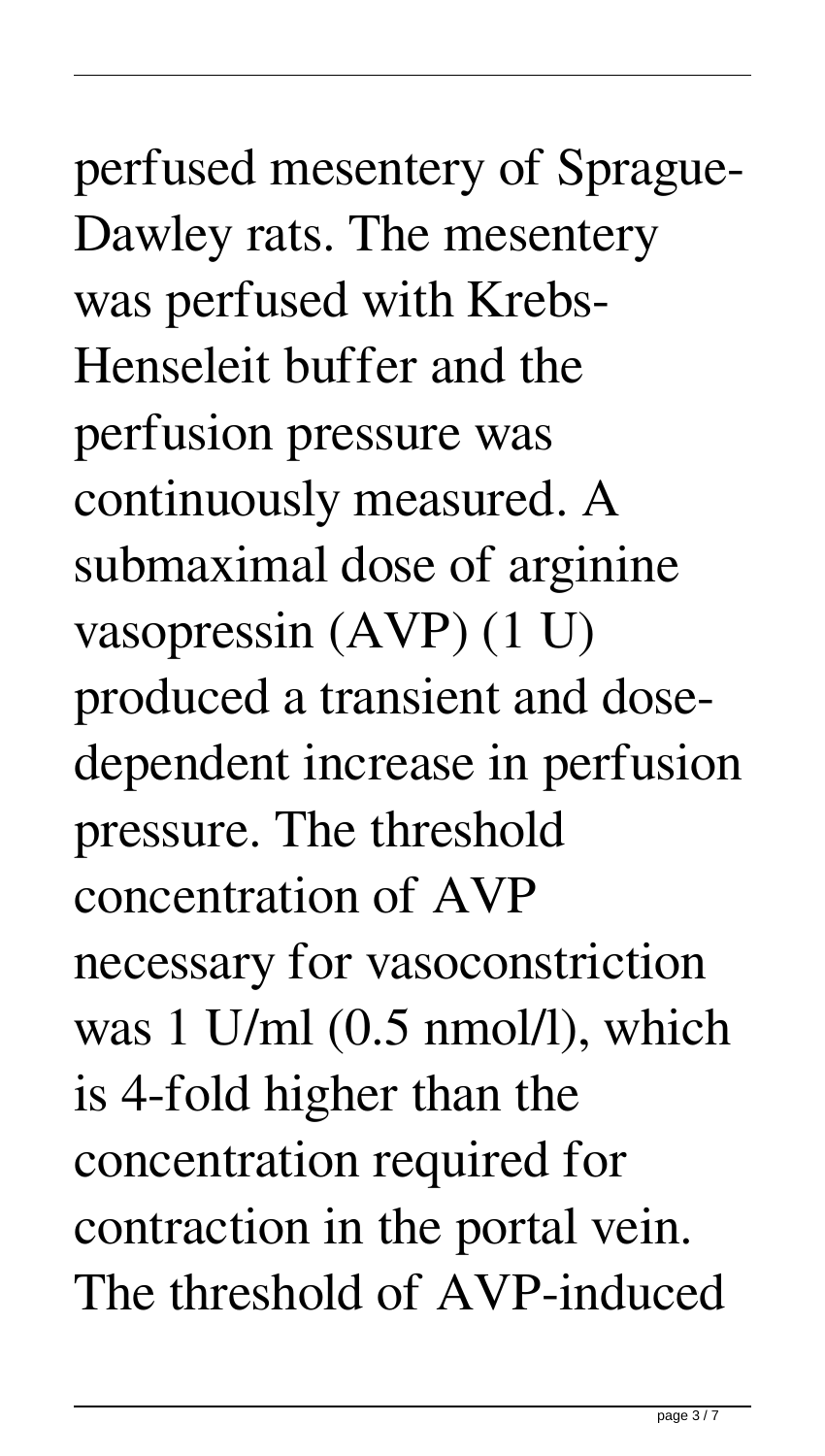## vasoconstriction was not influenced by the coadministration of aldosterone (250 ng/ml), corticosterone (250 ng/ml) or dexamethasone (250 ng/ml) in the perfusion buffer. When given alone at 500 ng/ml, dexamethasone and aldosterone increased the threshold concentration of AVP necessary for vasoconstriction approximately 2-fold compared to AVP alone. The threshold of AVP-induced vasoconstriction was elevated approximately 2-fold in aldosterone-pretreated rats compared to control rats. Perfusion with an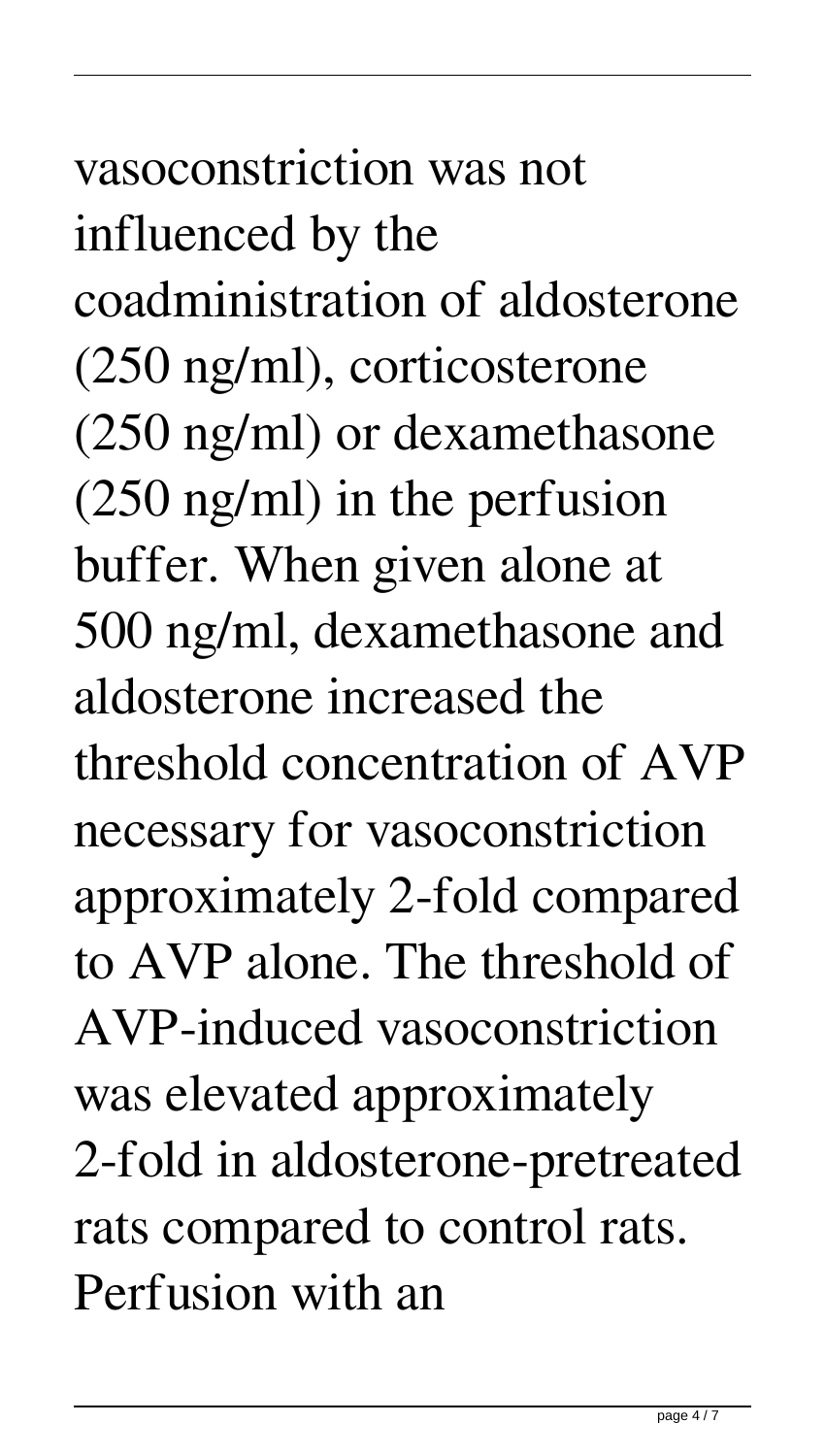## antiglucocorticoid (hydrocortisone) (100 ng/ml) increased the threshold of AVPinduced vasoconstriction approximately 4-fold compared to AVP alone. The results indicate that (i) the threshold of AVP-induced vasoconstriction

is higher in the mesentery than in the portal vein and (ii) that mineralocorticoids increase the threshold of vasopressininduced vasoconstriction, possibly by enhancing the sensitivity of the vascular smooth muscle cell to AVP.1. Field of the Invention The present invention relates to the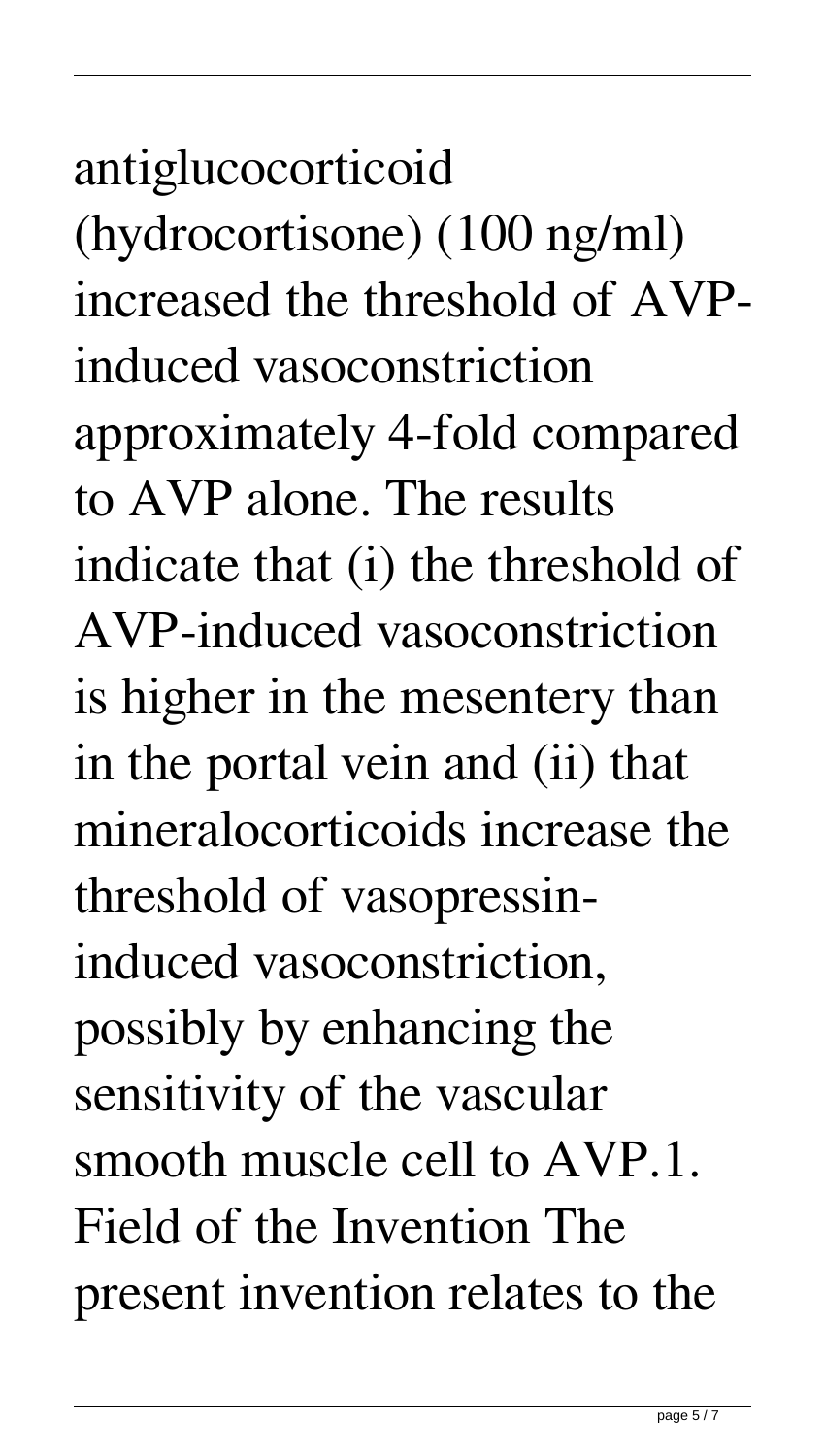field of signal input circuits. More particularly, the present invention relates to a highspeed signal input circuit that is used in an electronic device